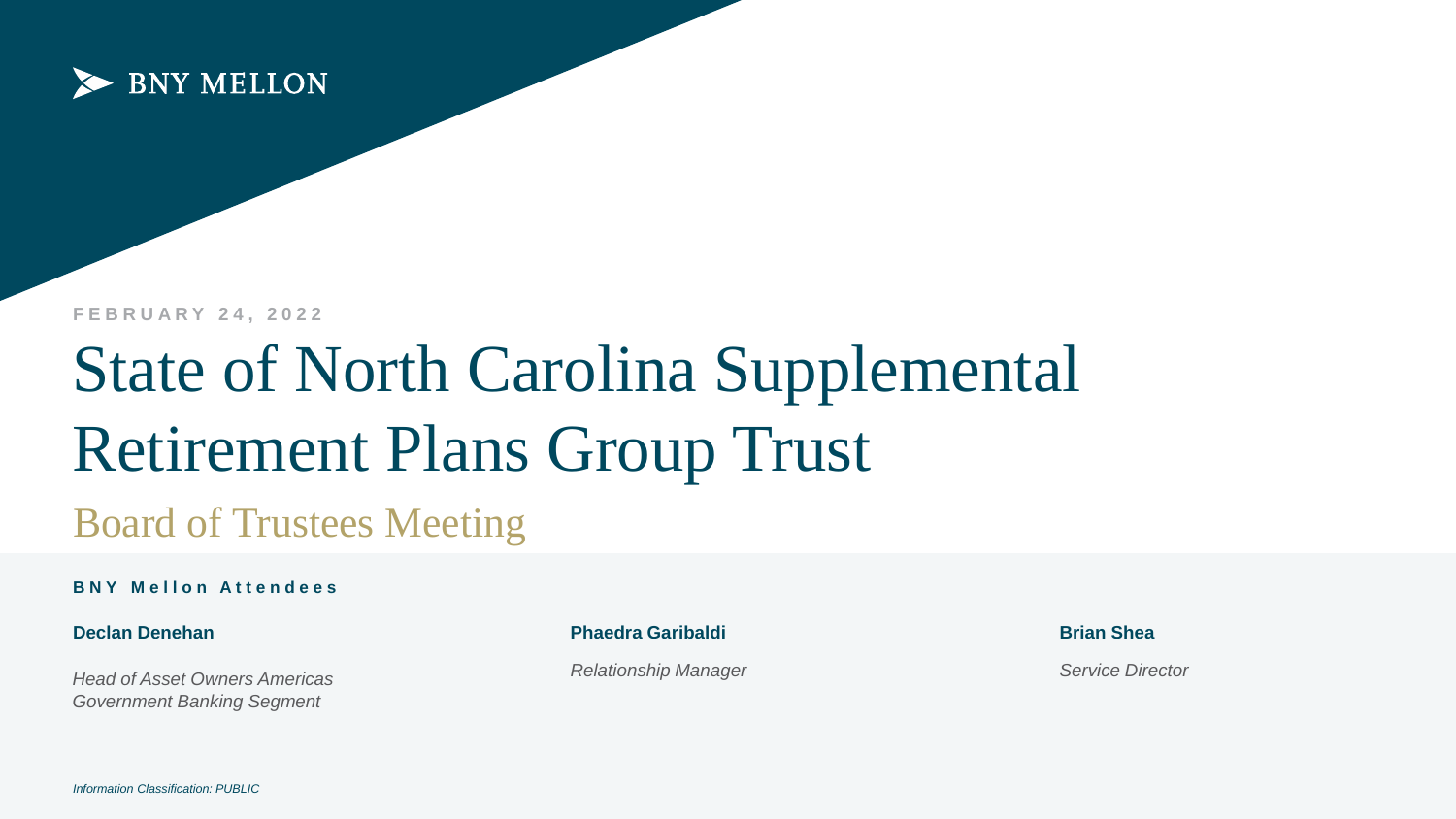



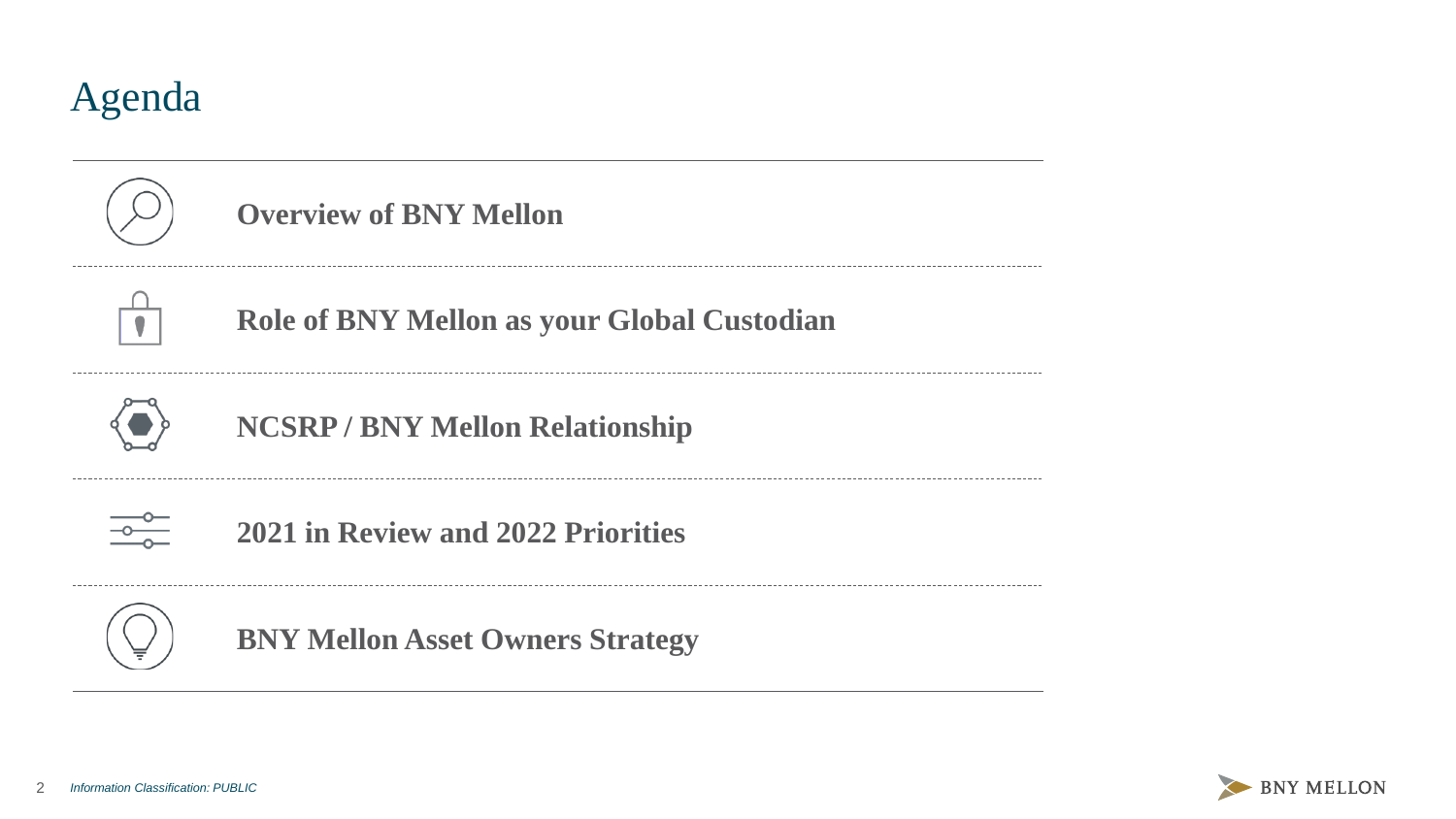## A Uniquely Positioned Partner for a Complex Financial World

We bring all of our services together for a singular purpose: to power individuals and institutions to succeed across the financial world. We imagine what's possible, create it, then build on it to unlock potential for the entire industry.

We have global reach and scale with more than 49,100 employees across 35 countries, offering settlement in more than 100 markets.

#### **BNY MELLON 4021**



assets under custody and/or administration<sup>1</sup>



| <b>SECURITIES SERVICES</b>                                             | <b>MARKET AND WEALTH</b><br><b>SERVICES</b>                 | INVESTMENT AND WEALTH<br><b>MANAGEMENT</b>                                                         |
|------------------------------------------------------------------------|-------------------------------------------------------------|----------------------------------------------------------------------------------------------------|
| Leading securities solutions, including data<br>and analytics services | Range of capital market, financing and<br>treasury services | Institutional and retail asset management<br>and wealth management for individuals<br>and families |

See important disclosures and disclaimers in Appendix.

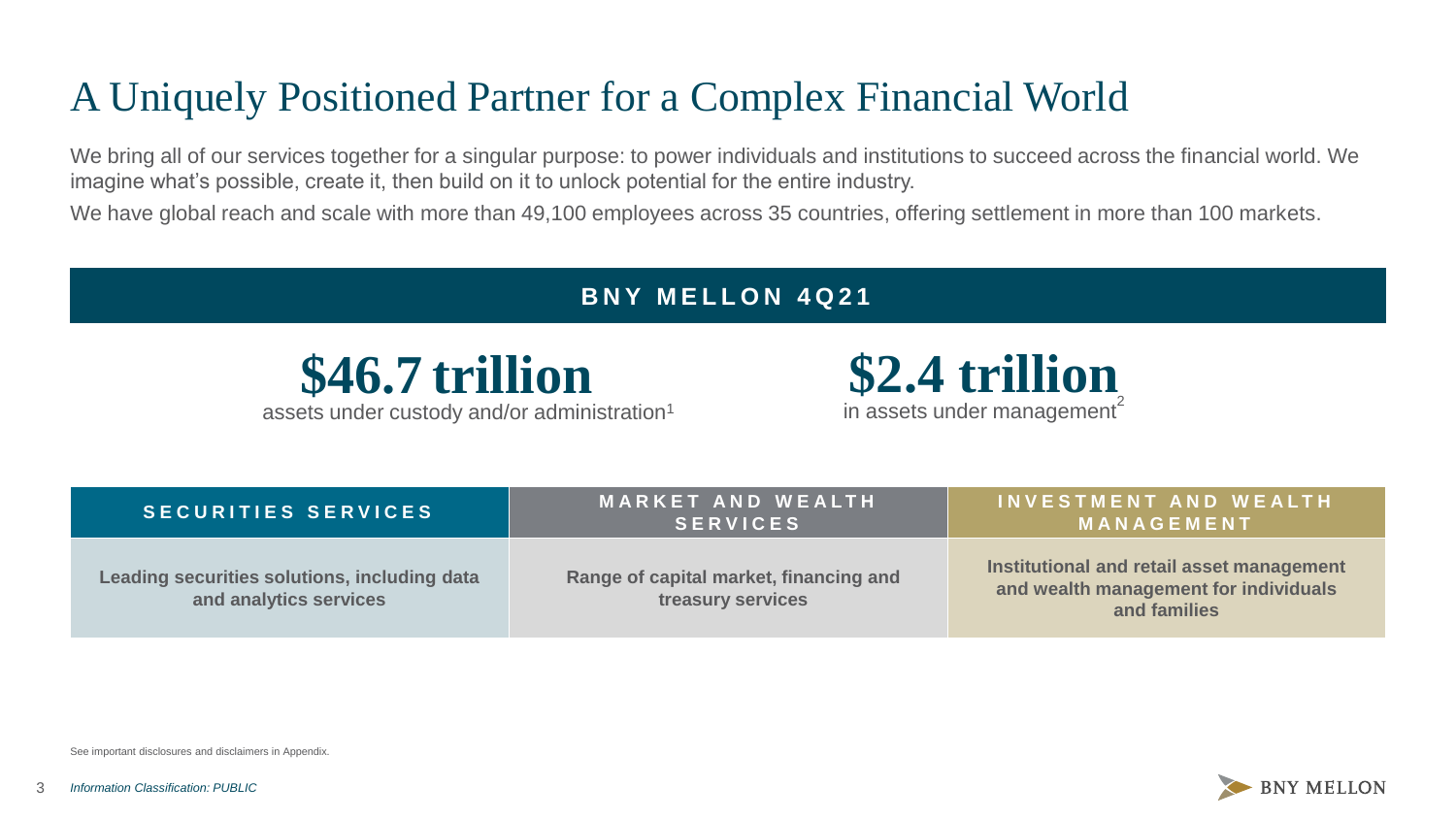## Open and Objective

Our commitment to an open ecosystem is driven by our commitment to our clients' success. Collaborating with the world's best companies lets our clients tap into more capabilities and make objective choices to unlock their potential.

**Open architecture:** We've built our enterprise platform in a way that allows for easy integration

**Data and systems:** Through our modular, flexible systems and uniquely open way of operating, we uncover compelling insights and engineer optimal client experiences

#### **Client choice and independence:**

Our collaborations give our clients flexibility and a competitive edge across the investment lifecycle, helping them to grow at speed with the latest technology

**Innovation:** We break barriers and build strong collaborations with clients, peers, fintech and big tech to advance the industry



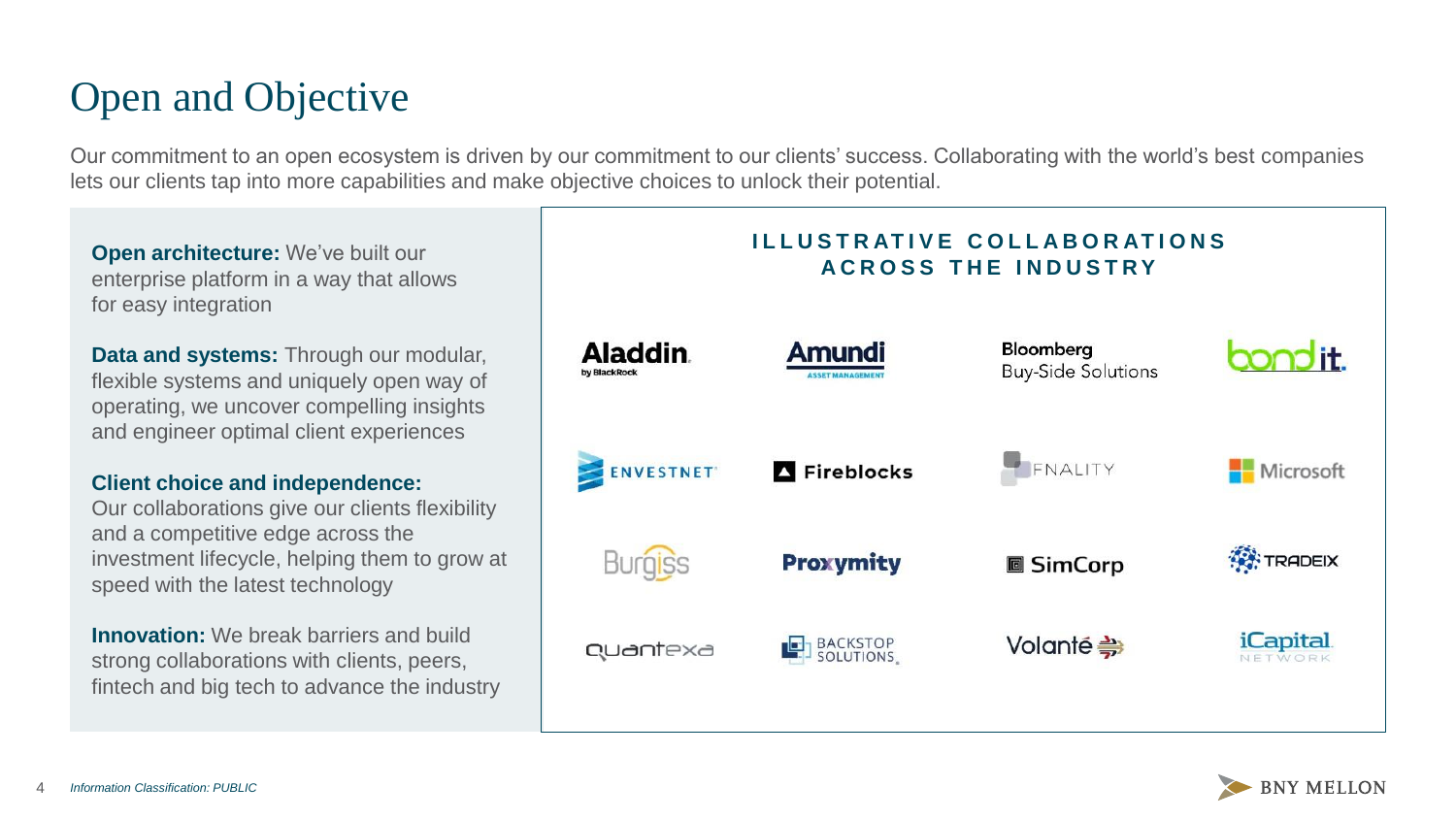## Serving Institutional and Individual Clients for Over 238 Years<sup>4</sup>

| <b>Institutions</b>                                                                                    | <b>Asset Managers</b>                                                                                                          | <b>Financial Services</b>                                                                                                                                                              | <b>Public/Non-Profits</b>                                                                                                     | <b>Individuals</b>                         |
|--------------------------------------------------------------------------------------------------------|--------------------------------------------------------------------------------------------------------------------------------|----------------------------------------------------------------------------------------------------------------------------------------------------------------------------------------|-------------------------------------------------------------------------------------------------------------------------------|--------------------------------------------|
| Corporations<br><b>Governments</b><br><b>Central Banks</b><br><b>Family Offices</b><br>Sovereign Funds | <b>Mutual Funds</b><br><b>ETFs</b><br><b>Hedge Funds</b><br><b>Private Equity</b><br><b>Real Estate</b><br><b>Credit Funds</b> | <b>Banks</b><br><b>Broker-Dealers</b><br><b>Financial Intermediaries</b><br><b>Insurance Companies</b><br><b>Financial Advisors</b><br><b>Registered Investment</b><br><b>Advisors</b> | <b>Pension Funds</b><br><b>Local Governments</b><br><b>Endowments</b><br><b>Foundations</b><br><b>Charitable Gift Program</b> | High-Net-Worth Individuals<br>and Families |

of Fortune 500 **72%**

**Companies** 

of the Top 100 U.S. Broker-Dealers **77%**

of the Top 100 U.S. Pension and Employee Benefit Funds

**84%**

**93%**

of the Top 100 Investment Managers Worldwide



of the Top 50 U.S. Life/Health Insurance **Companies** 

**97%**

of the Top 100 Banks Worldwide

**BNY MELLON** 

See important disclosures and disclaimers in Appendix.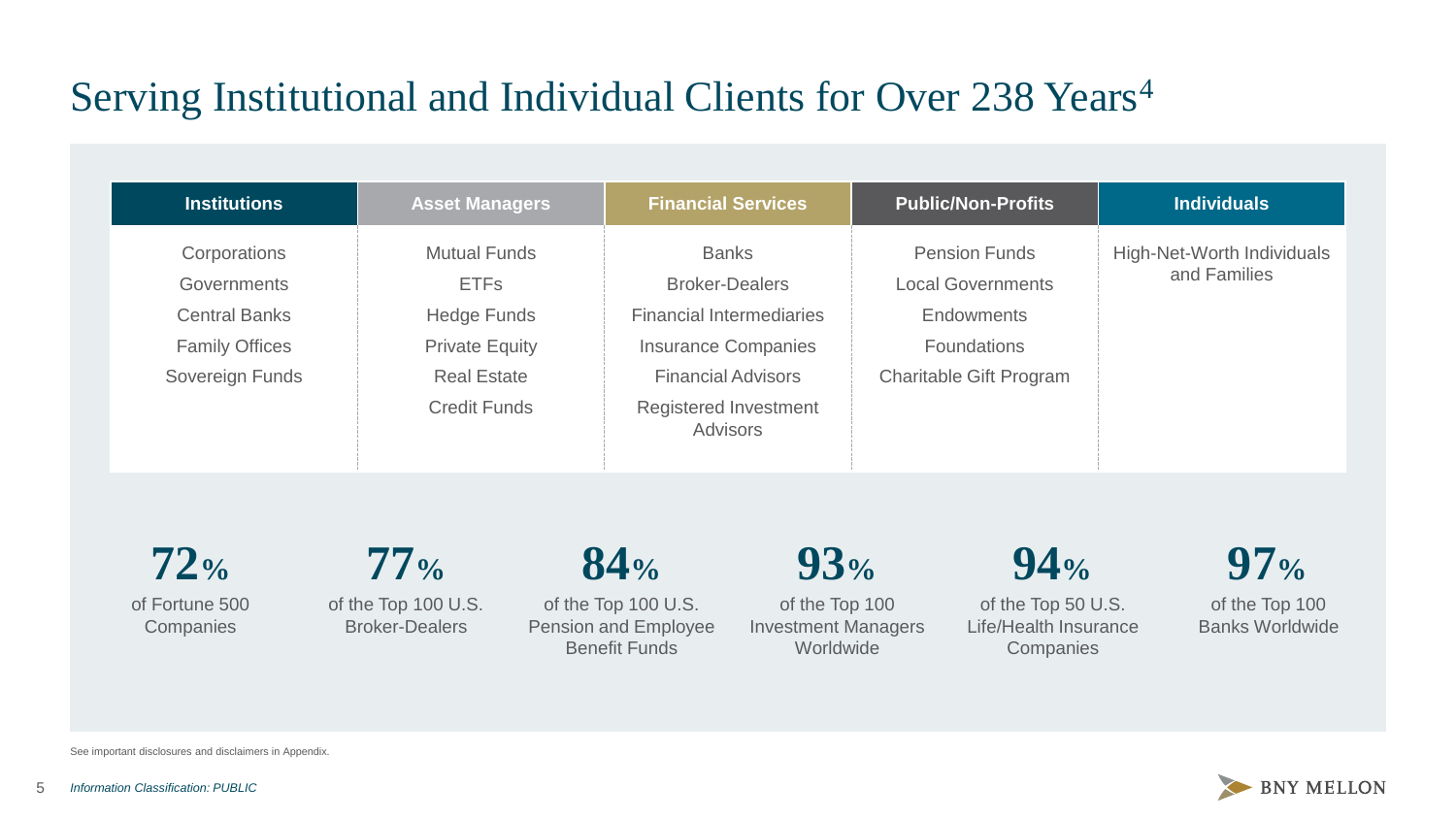#### Unique Insights and Intelligence

With our holistic view of the financial world, we're in an unmatched position to see what others can't. We find value for clients by developing and deploying technologies that maximize the collective value of data.

- A **global command center** visualizes the flow of trillions of dollars each day, giving us the widest view of the world's biggest financial data set; its virtual capabilities helped us to transition approximately **95% of the workforce** to remote work in 14 days during the COVID-19 pandemic
- Our **market intelligence** powers clients by analyzing insights, enhancing operations, improving agility and innovating new ideas
- We constantly **invest in what's next**  to broaden our perspective with top financial, operations and technology talent



#### **B U I L D I N G F O R T H E F U T U R E**

# **\$3B+**

annual investment in technology including AI, machine learning, cybersecurity and business intelligence

# **4:1**

ratio of technologists to other employees

As of September 30, 2021

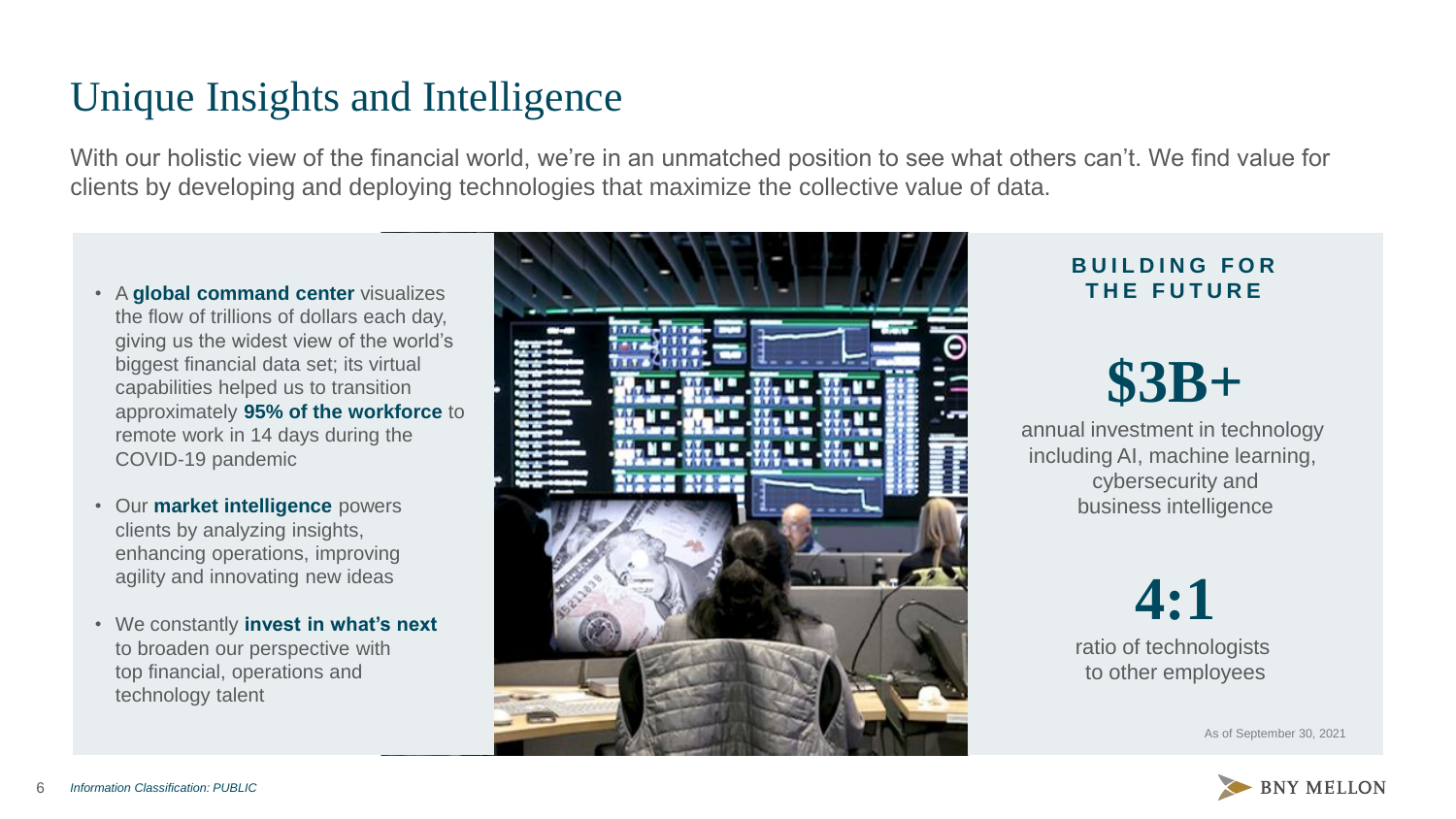## BNY Mellon – Our Role as a Global Custodian

| <b>Custody</b>                                                                                                                                                                                                                                                                                                           | <b>Accounting and</b><br><b>Administration</b>                                                                                                                                                                                                                     | <b>Data and Analytics</b>                                                                                                                                                                                                                                                                                                     | <b>Liquidity</b><br><b>Management</b>                                                     | <b>Investment</b><br><b>Operations</b>                                                                                                 |
|--------------------------------------------------------------------------------------------------------------------------------------------------------------------------------------------------------------------------------------------------------------------------------------------------------------------------|--------------------------------------------------------------------------------------------------------------------------------------------------------------------------------------------------------------------------------------------------------------------|-------------------------------------------------------------------------------------------------------------------------------------------------------------------------------------------------------------------------------------------------------------------------------------------------------------------------------|-------------------------------------------------------------------------------------------|----------------------------------------------------------------------------------------------------------------------------------------|
| <b>Comprehensive range of</b><br>custody services and<br>expertise to support<br>investments around the<br>world.                                                                                                                                                                                                        | <b>Accounting and</b><br><b>Administration</b><br>technology backed by<br>extensive launch and<br>oversight support for<br>multiple fund structures<br>and strategies.                                                                                             | <b>Cloud-based software</b><br>and content offering,<br>providing client-centric<br>data, technology and<br>content capabilities.                                                                                                                                                                                             | <b>Liquidity solutions that</b><br>help simplify the<br>management of your<br>cash needs. | Open architecture<br>platform and modular<br>capabilities that provide<br>robust, scalable and<br>flexible middle office<br>solutions. |
| $\checkmark$ Safekeeping<br>$\checkmark$ Cash Processing<br>$\checkmark$ Income Processing<br>$\checkmark$ Corporate Events<br>$\checkmark$ Proxy Voting and Class<br>Actions<br>$\checkmark$ Account Maintenance<br>$\checkmark$ Tax and regulatory<br>services<br>$\checkmark$ Interactive reporting and<br>dashboards | $\checkmark$ Fund Accounting<br>$\checkmark$ Provider agnostic<br>oversight and<br>contingent NAV<br>solutions<br>$\checkmark$ Fund Administration<br>$\checkmark$ GASB, FBAR reporting<br>$\checkmark$ Plan / Portfolio<br>Accounting<br>$\checkmark$ Unitization | $\checkmark$ Data Management,<br>Data Governance<br>$\checkmark$ Performance<br>Measurement,<br><b>Attribution, Risk</b><br>Analysis, GIPS<br>Composite<br>Management<br>$\checkmark$ Investment Accounting<br>(ABOR and IBOR)<br>$\checkmark$ Distribution Insights<br>$\checkmark$ Business applications<br>(ESG Analytics) | $\checkmark$ Liquidity Services<br>$\checkmark$ Foreign Exchange                          | $\checkmark$ Trade Support<br>$\checkmark$ Derivatives and<br>Collateral                                                               |

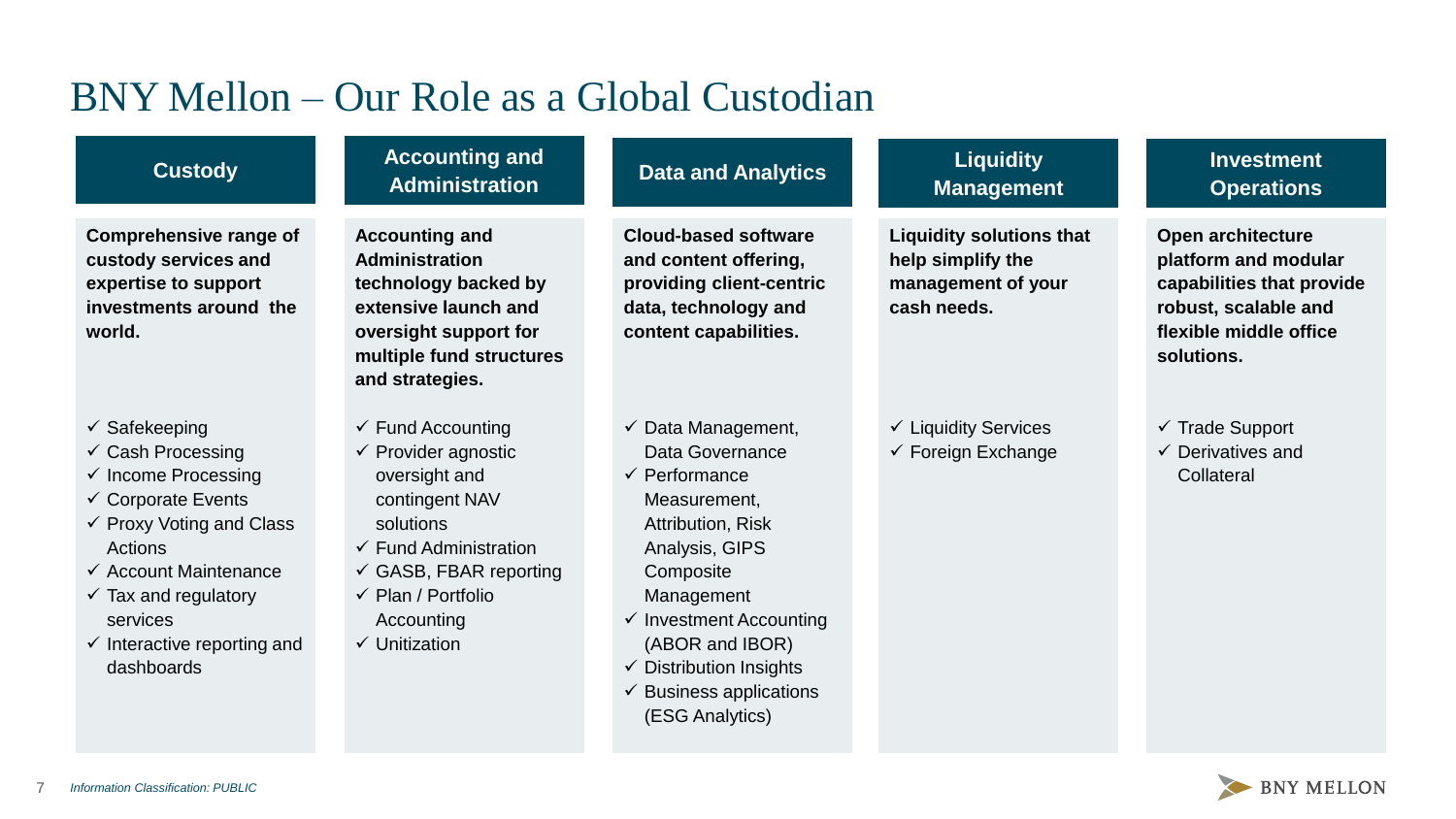## A Tailored Service Model to Enable NCSRP's Success

*Providing a Comprehensive Suite of Services*

| Domestic and Global Custody                                                                                                                                                                                | Global Risk Solutions                                                                                                                                          | <b>Monthly Joint Team Meeting</b>                                                                                                                                               |
|------------------------------------------------------------------------------------------------------------------------------------------------------------------------------------------------------------|----------------------------------------------------------------------------------------------------------------------------------------------------------------|---------------------------------------------------------------------------------------------------------------------------------------------------------------------------------|
| • Account setup and maintenance<br>• Safekeeping and settlement<br>• Cash and Trade Processing<br>• Corporate Events processing<br>• Comprehensive sub-custodian network<br>• Tax and Tax Reclaim Services | • Monthly and Daily Performance<br>• Monthly and Daily Analytics<br>• Custom benchmark construction<br>• Monthly Manager Comparison<br>• Compliance monitoring | • Agenda includes chronological updates for ongoing<br>projects and outstanding issues<br>• Summary dashboard with current and historical<br>statistics of aforementioned items |
| Global Institutional Accounting<br>and Cash                                                                                                                                                                | <b>Dedicated Custody Client</b><br>Services Team                                                                                                               | Monthly KPI Scorecard                                                                                                                                                           |

- Daily NAV Calculation : 28 NAV's across 11 "White label" accounts; transmitted nightly to Prudential.
	- BNY Mellon receives a trade file back each morning with trade activity to be settled
- Support for the customized quarterly GoalMaker & Multi-manager rebalancing process
- Process fee payments and cash transfers
- Reporting:
	- Daily unaudited and ad-hoc reporting
	- Monthly and Annual audited reporting
	- Regulatory reporting
- Regular and frequent communication with NC Investment Managers
- Acknowledge and track any daily queries on custody accounts
- Liaison with internal teams as needed to resolve any outstanding issues
- BNY Mellon monitors and tracks performance against multiple Key Performance Indicators ("KPIs") servicing standards. Fees at risk for standards not met

#### **S w e e p V e h i c l e**

• Short Team Investment Fund/Overnight Sweep

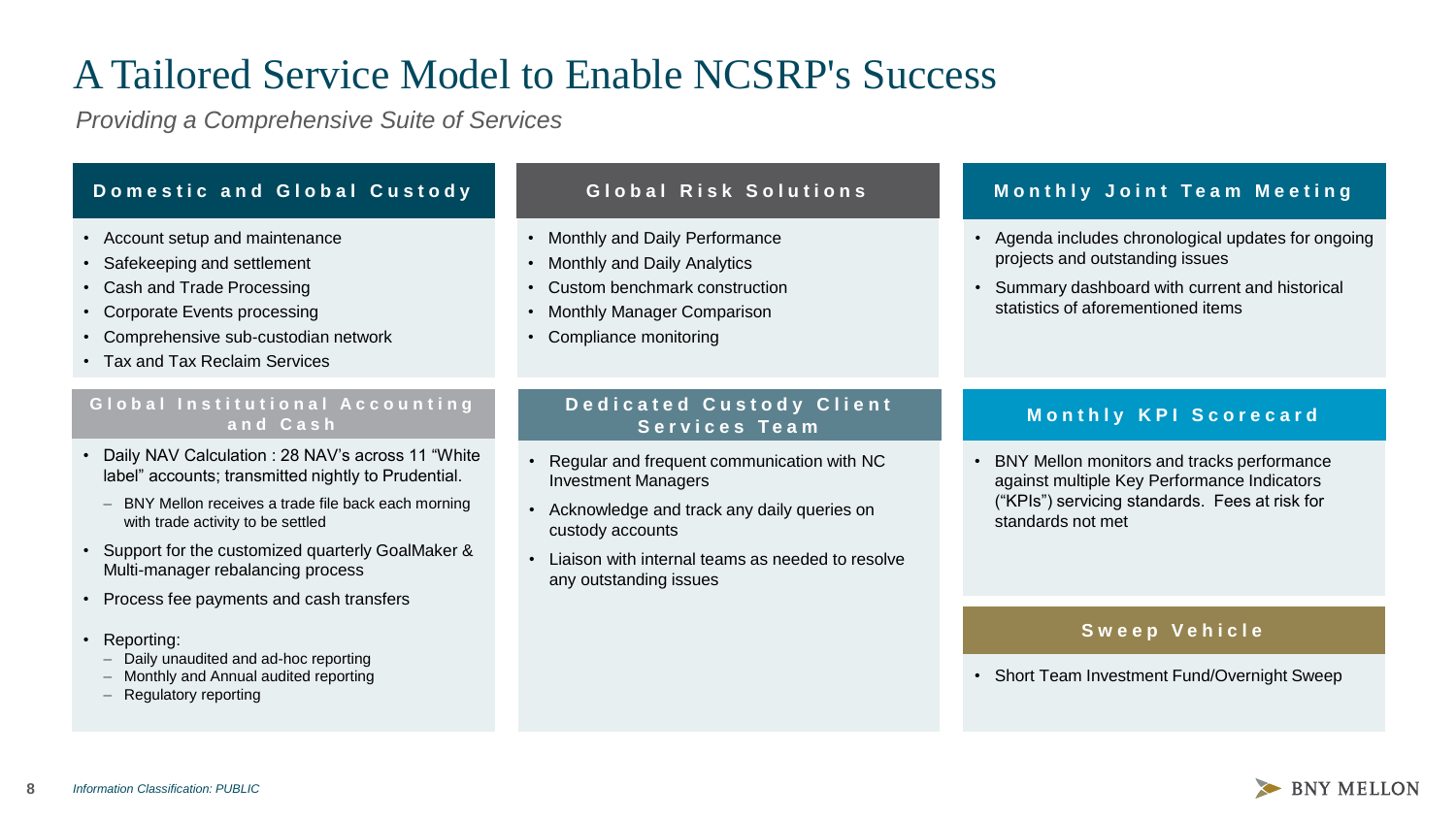### 2021 Year in Review and 2022 Priorities

- ✓ **Implementation of new fee schedule** (January)
- ✓ **Final option exercised for Custody Contract extension (**March**)**  BNY Mellon submitted proposal offering relationship pricing
- ✓ **SMid Restructure/Rebalance (**March**)**
- ✓ **Successful custody conversion of underlying Stable Value Fund assets from Wells Fargo to BNY Mellon (**April)
- ✓ **Accounting – Implementation of Smart Allocator (**September) Daily systematic allocation and rebalancing of participant directed funds to target percentage based on previous days cash flows
- ✓ **International Small Cap Equity Fund Transition (**September**)** Addition of Acadian as IM for Int'l Small Cap Value and WCM as IM for Int'l Small Cap Growth
- ✓ **Account Status (**Ongoing**)** 12 new accounts opened, 2 accounts closed/pending close status

#### **Year in Review - 2021 SRP 2022 Priorities and Initiatives**

- **Discontinuation of 403 (b) Program**
	- ‒ Project timeline expected to span throughout 2022
- **Streamline operations and recognize efficiencies**
	- ‒ Implementation of Instruction Capture
	- ‒ Work with BNY Mellon to identify other processes and workflows
- **Proposal for Tax Services (supplement to BNY Mellon)**
	- ‒ Supplement to BNY Mellon Tax Support i.e., ECJ

#### **BNY Mellon 2022 Priorities and Initiatives**

- **Additional Service Director added to team (Brian Shea)** 
	- ‒ Financial services industry professional; previously with BNY Mellon
	- ‒ Enhance "client experience" of SRP team, improve responsiveness
- **Market Innovator and Thought Leader**
	- ‒ Investments in the servicing and of digital assets and cryptocurrencies
	- Continuation and build out of open architecture and "OMNI" strategy
- **One BNY Mellon**
	- Delivering full suite of products and capabilities to clients to help them achieve their goals and recognize efficiencies

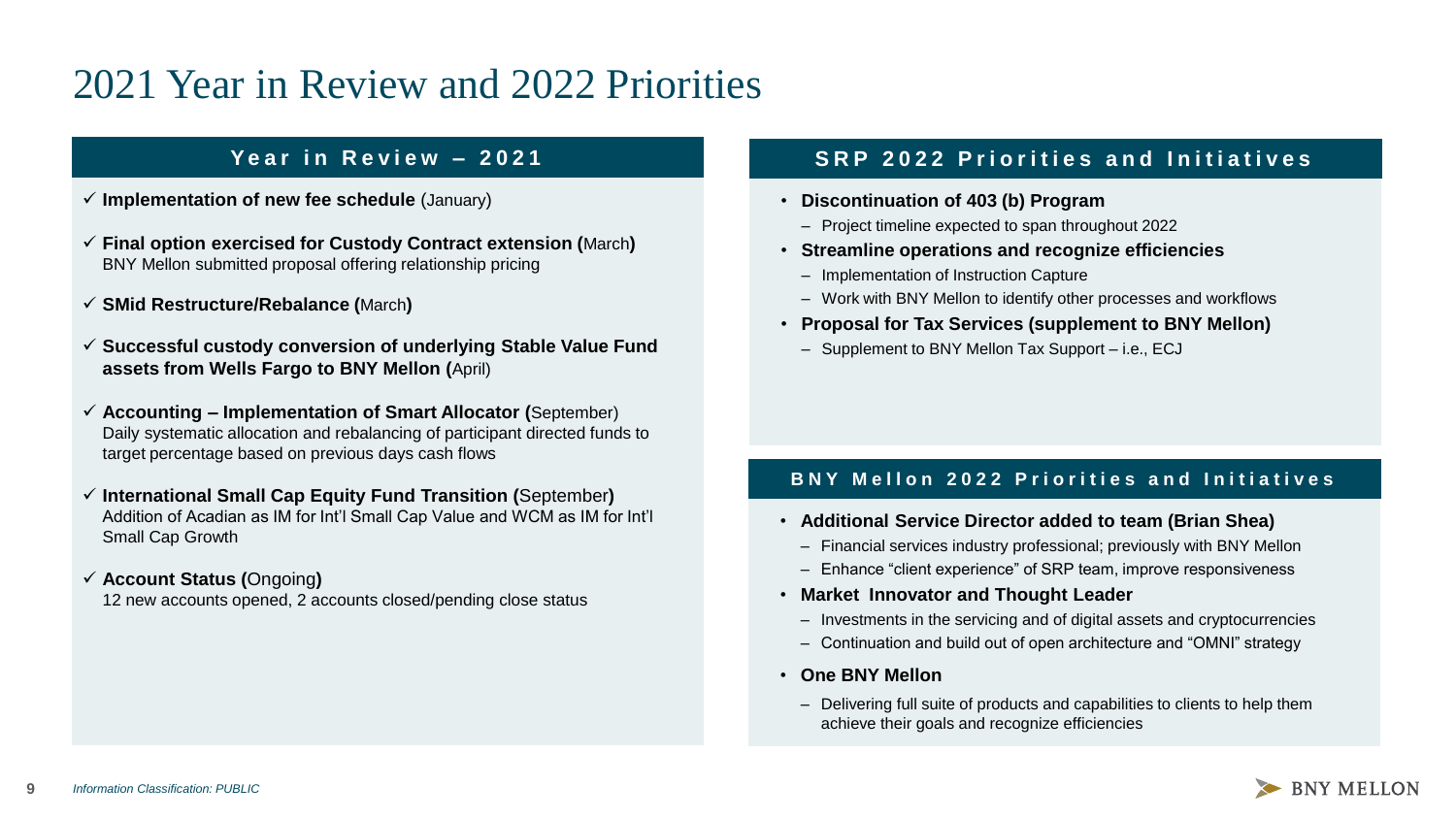## Asset Owner Strategy

Our goal is to digitize our core offerings, reimagine client journeys and create innovative new products and solutions. Today we are accelerating client information delivery, transforming client oversight and transparency and providing insights based on data and analytics — helping clients to harness the power of data.



Accelerate Client Information Delivery & Interaction

- System to system data interactions via APIs
- Intraday reporting of positions, cash, transaction and holdings data from core services
- Self-service reporting
- Drive awareness and adoption of digital information delivery tools



Enhance Client Oversight & Transparency

- Pan-asset class oversight and impact analysis
- Monitoring trade status and reconciliation breaks
- Cash management notifications
- Workflow for private markets capital calls and distribution



- A suite of data solutions to aggregate and govern diverse sets of structured and unstructured data
- Rich tool-set to empower content consumers and data scientists
- Applications and content solutions to gain value from data and analytics
- An open platform to enable an ecosystem of 3rd party solutions

#### **Our strategic alliance and collaboration strategy accelerates solution delivery across all pillars**

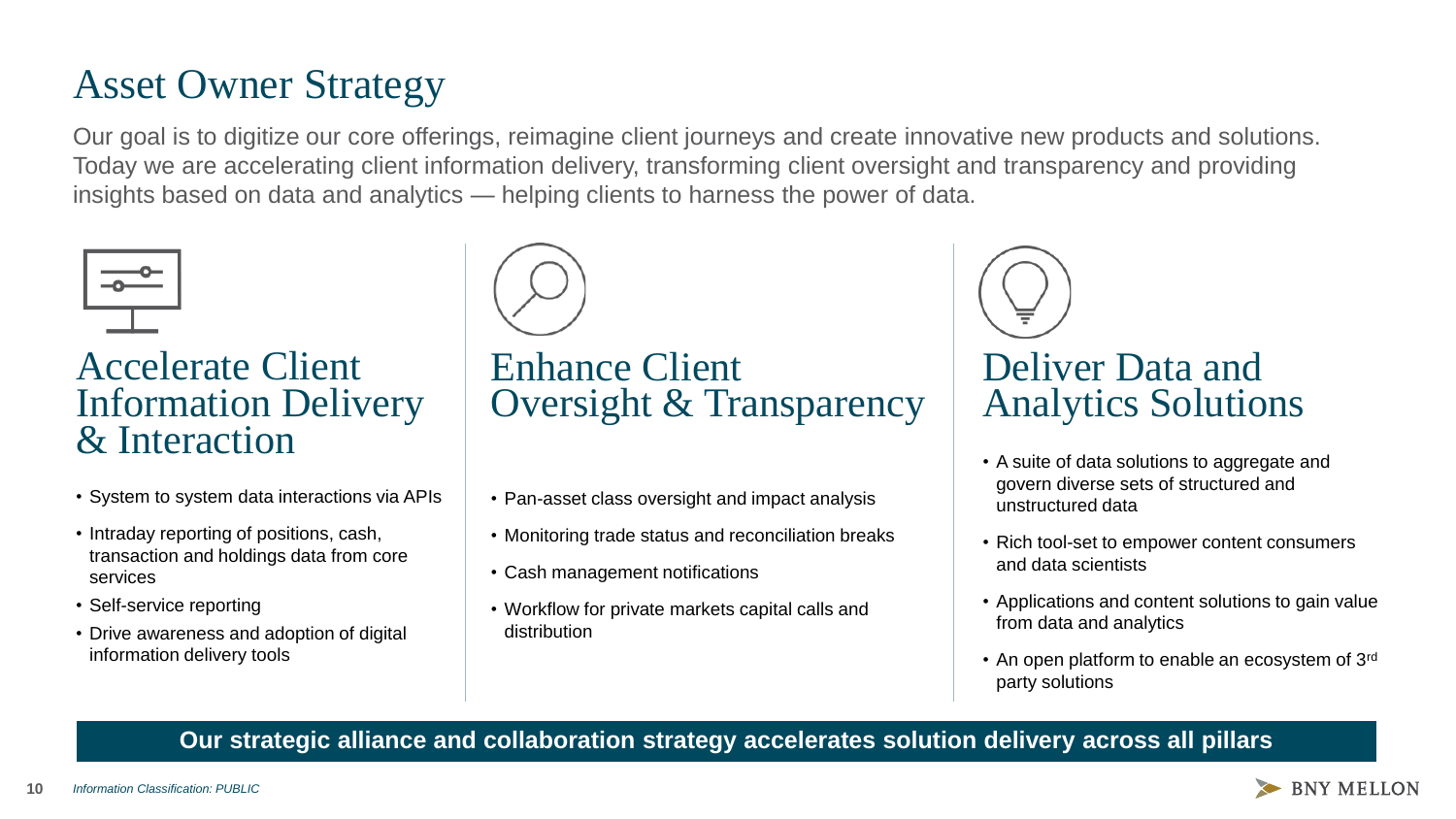## Disclosures & Disclaimers

- 1. Preliminary. Consists of AUC/A primarily from the Asset Servicing business and, to a lesser extent, the Clearance and Collateral Management, Issuer Services, Pershing and Wealth Management businesses. Includes the AUC/A Company ("CIBC Mellon"), a joint venture with the Canadian Imperial Bank of Commerce, of \$1.7 trillion at December 31, 2021.
- 2. Preliminary. Excludes assets managed outside of the Investment and Wealth Management business segment.
- 3. Preliminary. Excludes securities lending cash management assets and assets managed in the Investment Services business.
- 4. Fortune 500: For full year 2020. Fortune. Time Inc. ©2020: Broker-Dealers: Investment News. Rankings based on number of advisors. Investment News LLC ©2020: Investment Managers. Pensions and Employee Benefits: Pensions 12/31/2019, P&I Crain Communications Inc. ©2020; Life and Health Insurance Companies: A.M. Best Total Admitted Assets as of September 2020, A.M. Best Company, Inc. ©2020; Banks: relbanks.com, Total assets as of 12/31/2019, Mellon client data as of 12/31/2020.
- 5. Regulatory capital ratios for December 31, 2021 are preliminary. For our CET1, Tier 1 capital and Total capital ratios, our effective capital ratios under the U.S. capital rules are the lower of the ratios as calculated December 31, 2021 was the Standardized Approach.
- 6. A security rating is not a recommendation to buy, sell or hold securities. The rating may be subject to revision or withdrawal at any time by the assigning rating organization. Each rating should be evaluated independen
- 7. SIPC insurance is not the same as, and should not be confused with, FDIC insurance. Investment products (other than deposit products) referenced in this brochure (including money market funds) are not insured by the FDI deposits of or guaranteed by BNY Mellon or any bank or non-bank subsidiary thereof, and are subject to investment risk, including the loss of principal amount invested.
- 8. Pershing is the umbrella name for Pershing LLC (member FINRA, SIPC and NYSE), Pershing Advisor Solutions (member FINRA and SIPC), Pershing Limited (UK), Pershing Securities Limited (UK), Pershing Securities Internationa Islands) Limited. Pershing Securities Canada Limited. Pershing Securities Singapore Private Limited, and Pershing India Operational Services Pvt Ltd. Pershing business also includes Albridge Solutions, Inc. and Lockwood Ad the United States under the Investment Advisers Act of 1940. Pershing is a member of SIPC, which protects securities customers of its members up to \$500,000 (including \$250,000 for claims for cash). Explanatory brochure av not protect against loss due to market fluctuation. SIPC protection is not the same as, and should not be confused with, FDIC insurance.
- 9. Investment Firms: The Alcentra Group refers to the affiliated companies Alcentra Limited and Alcentra NY, LLC. AUM includes assets managed by both companies. Dreyfus Cash Investment Strategies (CIS) is a division of M Investment advisory services in North America are provided through two different investment advisers registered with the Securities and Exchange Commission (SEC), using the brand Insight Investment; Insight North America L Limited (IIIL). The North American investment advisers are associated with other global investment managers that also (individually and collectively) use the corporate brand Insight Investment and may be referred to as "In 'Newton Investment Management' is a corporate brand which refers to the following group of affiliated companies: Newton Investment Management Limited (NIM) and Newton Investment Management North America LLC (NIMNA). NIMNA comprised of the equity and multi-asset teams from an affiliate, Mellon Investment Corporation. • Mellon Investments Corporation (Mellon) is a registered investment adviser and an indirect subsidiary of The Bank of New Yor a division of BNY Mellon Securities Corporation a registered broker dealer. • BNY Mellon owns a 20% interest in Siguler Guff & Company, LP and certain related entities (including Siguler Guff Advisers, LLC). • BNY Mellon I services in their capacity as employees and officers of The Bank of New York Mellon (the "Bank"), including investment strategies that are developed by affiliated BNY Mellon investment advisory firms and managed by officer officers of the Bank. • BNY Mellon ARX (ARX) is the brand used to describe the Brazilian investment capabilities of BNY Mellon ARX Investimentos Ltda. ARX is an affiliate of The Bank of New York Mellon Corporation.
- 10. The value of investments and the income from them is not guaranteed and can fall as well as rise due to stock market and currency movements. When you sell your investment you may get back less than you originally inves
- 11. Wealth Management Services: Consumer credit services, which are subject to application and credit approval, and banking services are provided by BNY Mellon, N.A., member FDIC. Commercial credit services, which are subj provided by The Bank of New York Mellon or BNY Mellon, N.A. Mortgage services are subject to credit approval and are provided by BNY Mellon, N.A. BNY Mellon is an equal housing lender. Brokerage services are provided by BN division of BNY Mellon Securities Corporation. BNY Mellon Securities Corporation is a dually registered investment advisor/broker-dealer and member FINRA and SIPC and is a wholly-owned subsidiary of The Bank of New York Me
- 12. Source: Wealth Tech [Awards](https://pwmwealthtechawards.com/BNYMellonWealth/) Digital Hub, PWM magazine.
- 13. Source: [ThinkAdvisor](https://event.thinkadvisor.com/luminaries-awards/class-2021) Luminaries[.](https://events.idg.com/event-series/cio100-symposium-and-awards/sponsors/sponsorship-opportunities/)
- 14. BNY Mellon Investor Solutions, LLC ("Investor Solutions") is registered with the SEC as an investment adviser. Investor Solutions is a wholly-owned subsidiary of The Bank of New York Mellon Corporation.

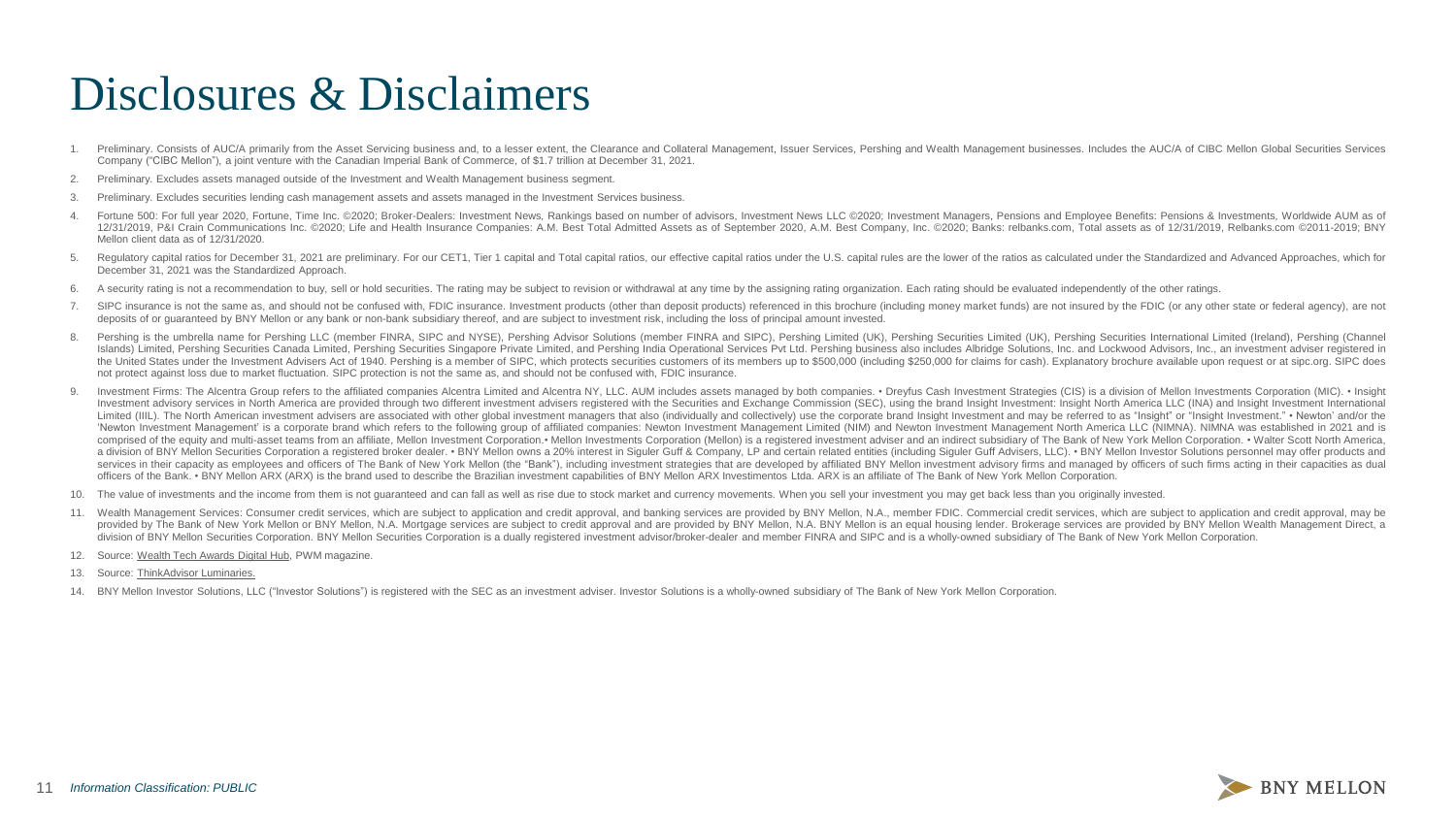## Disclosures & Disclaimers

BNY Mellon is the corporate brand of The Bank of New York Mellon Corporation and may be used to reference the corporation as a whole and/or its various subsidiaries generally. This material and any products and services ma various brand names of BNY Mellon in various countries by duly authorized and regulated subsidiaries, affiliates, and joint ventures of BNY Mellon, which may include any of those listed below:

The Bank of New York Mellon, a banking corporation organized pursuant to the laws of the State of New York, whose registered office is at 240 Greenwich St, NY, NY 10286, USA. The Bank of New York Mellon is supervised and r Financial Services and the US Federal Reserve and is authorized by the Prudential Regulation Authority (PRA) (Firm Reference Number: 122467).

In the U.K., a number of services associated with BNY Mellon Wealth Management's Family Office Services - International are provided through The Bank of New York Mellon, London Branch. The Bank of New York Mellon also oper companies house numbers FC005522 and BR000818) at One Canada Square, London E14 5AL and is subject to regulation by the Financial Conduct Authority (FCA) at 12 Endeavour Square, London, E20 1JN, UK and limited regulation b Threadneedle St, London, EC2R 8AH, UK. Details about the extent of our regulation by the PRA are available from us on request.

Investment management services are offered through BNY Mellon Investment Management EMEA Limited, BNY Mellon Centre, One Canada Square, London E14 5AL, which is registered in England No. 1118580 and is authorised and regul Authority. Offshore trust and administration services are through BNY Mellon Trust Company (Cayman) Ltd.

BNY Mellon Fund Services (Ireland) Designated Activity Company is registered with Company No 218007, having its registered office at One Dockland Central, Guild Street, IFSC, Dublin 1, Ireland. It is requlated by the Centr

The Bank of New York Mellon SA/NV, a Belgian public limited liability company, with company number 0806.743.159, whose registered office is at 46 Rue Montoyerstraat, B-1000 Brussels, Belgium, authorised and regulated as a Central Bank (ECB), under the prudential supervision of the National Bank of Belgium (NBB) and under the supervision of the Belgian Financial Services and Markets Authority (FSMA) for conduct of business rules, a subsidiar

The Bank of New York Mellon SA/NV operates in Ireland through its Dublin branch at Riverside II, Sir John Rogerson's Quay Grand Canal Dock, Dublin 2, D02KV60, Ireland and is registered with the Companies Registration Offic 9578054E. The Bank of New York Mellon SA/NV, Dublin Branch is subject to limited additional regulation by the Central Bank of Ireland at New Wapping Street, North Wall Quay, Dublin 1, D01 F7X3, Ireland for conduct of busin Registration Office in Ireland No. 907126 & with VAT No. IE 9578054E.

The Bank of New York Mellon SA/NV operates in Germany as The Bank of New York Mellon SA/NV, Asset Servicing, Niederlassung Frankfurt am Main, and has its registered office at MesseTurm, Friedrich-Ebert-Anlage 49, 60327 Fra limited additional regulation by the Federal Financial Supervisory Authority (Bundesanstalt für Finanzdienstleistungsaufsicht, Marie-Curie-Str. 24-28, 60439 Frankfurt, Germany) under registration number 122721.

The Bank of New York Mellon SA/NV operates in the Netherlands through its Amsterdam branch at Strawinskylaan 337. WTC Building, Amsterdam, 1077 XX, the Netherlands. The Bank of New York Mellon SA/NV, Amsterdam Branch is su the Dutch Central Bank ("De Nederlandsche Bank" or "DNB") on integrity issues only (registration number 34363596). DNB holds office at Westeinde 1, 1017 ZN Amsterdam, the Netherlands.

The Bank of New York Mellon SA/NV operates in Luxembourg through its Luxembourg branch at 2-4 rue Eugene Ruppert, Vertigo Building - Polaris, L- 2453, Luxembourg. The Bank of New York Mellon SA/NV, Luxembourg Branch is sub Commission de Surveillance du Secteur Financier at 283, route d'Arlon, L-1150 Luxembourg for conduct of business rules, and in its role as UCITS/AIF depositary and central administration agent.

The Bank of New York Mellon SA/NV operates in France through its Paris branch at 7 Rue Scribe, Paris, Paris, Paris 75009, France. The Bank of New York Mellon SA/NV, Paris Branch is subject to limited additional regulation at Première Direction du Contrôle de Banques (DCB 1), Service 2, 61, Rue Taitbout, 75436 Paris Cedex 09, France (registration number (SIREN) Nr. 538 228 420 RCS Paris - CIB 13733).

The Bank of New York Mellon SA/NV operates in Italy through its Milan branch at Via Mike Bongiorno no. 13, Diamantino building, 5th floor, Milan, 20124, Italy. The Bank of New York Mellon SA/NV, Milan Branch is subject to Milano at Divisione Supervisione Banche, Via Cordusio no. 5, 20123 Milano, Italy (registration number 03351).

The Bank of New York Mellon SA/NV operates in Denmark as The Bank of New York Mellon SA/NV, Copenhagen Branch, filial af The Bank of New York Mellon SA/NV, Belgien, and has its registered office at Tuborg Boulevard 12, 3. limited additional regulation by the Danish Financial Supervisory Authority (Finanstilsynet, Århusgade 110, 2100 København Ø).

The Bank of New York Mellon SA/NV operates in Spain through its Madrid branch with registered office at Calle José Abascal 45. Planta 4ª, 28003. Madrid, and enrolled on the Reg. Mercantil de Madrid. Tomo 41019, folio 185 ( en España is registered with Banco de España (registration number 1573).

The Bank of New York Mellon SA/NV operates in England through its London branch at 160 Queen Victoria Street, London EC4V 4LA, UK, registered in England and Wales with numbers FC029379 and BR014361. The Bank of New York Me authorized by the ECB (address above) and is deemed authorised by the Prudential Regulation Authority. Subject to regulation by the Financial Conduct Authority and limited regulation by the Prudential Regulation Authority. allows EEA-based firms to operate in the UK for a limited period while seeking full authorisation, are available on the Financial Conduct Authority's website.

The Bank of New York Mellon (International) Limited is registered in England & Wales with Company No. 03236121 with its Registered Office at One Canada Square, London E14 5AL. The Bank of New York Mellon (International) Li Authority and regulated by the Financial Conduct Authority and the Prudential Regulation Authority.

Regulatory information in relation to the above BNY Mellon entities operating out of Europe can be accessed at the following website: <https://www.bnymellon.com/RID>.

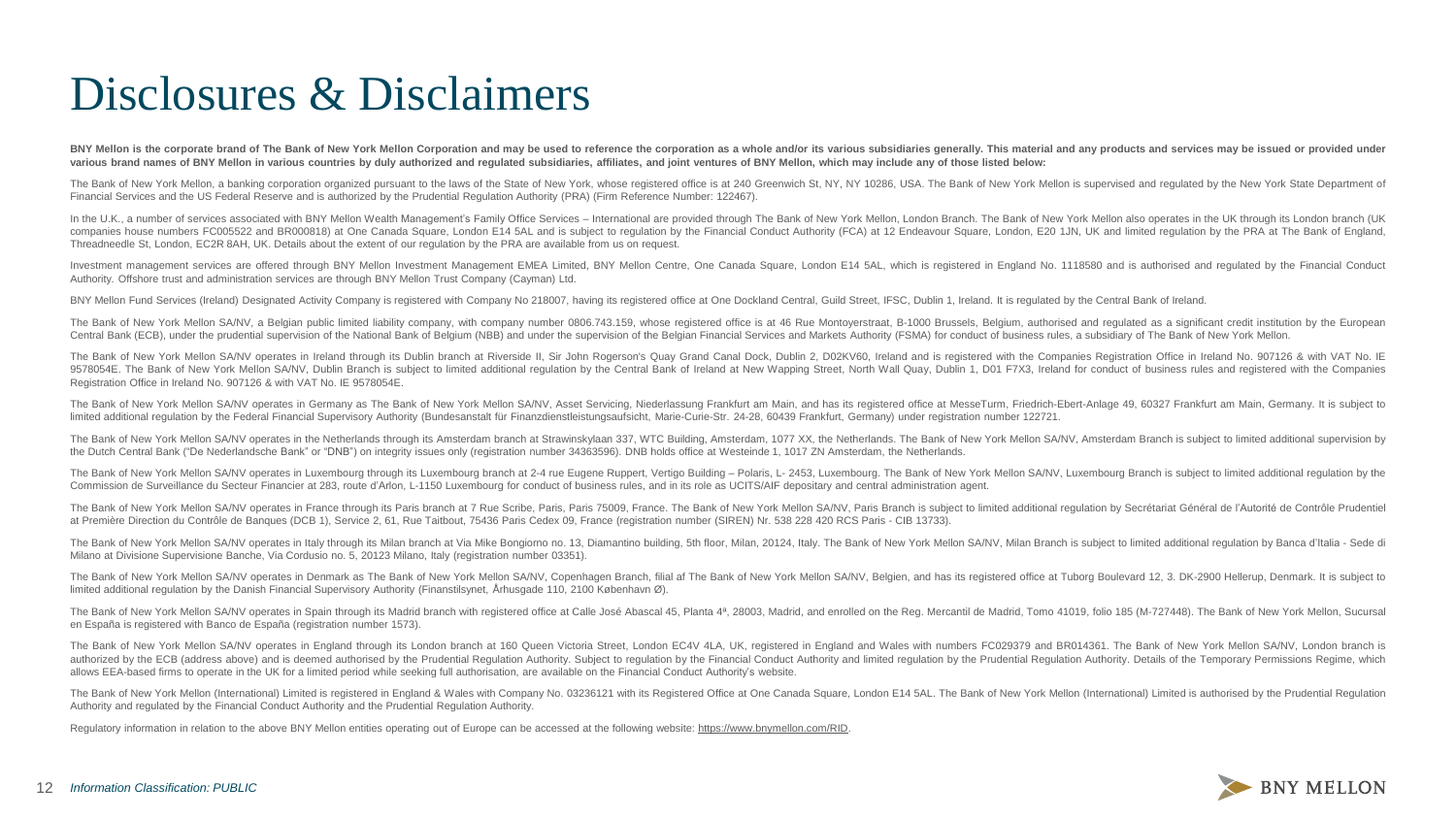## Disclosures & Disclaimers

For clients located in Switzerland: The information provided herein does not constitute an offer of financial instrument or an offer to provide financial service in Switzerland pursuant to or within the meaning of the Swis ordinance. This is solely an advertisement pursuant to or within the meaning of FinSA and its implementing ordinance. Please be informed that The Bank of New York Mellon and The Bank of New York Mellon SA/NV are entering i counterparty, i.e. it is acting for its own account or for the account of one of its affiliates. As a result, where you enter into any OTC derivative transactions with us, you will not be considered a "client" (within the otherwise afforded to clients under FinSA.

The Bank of New York Mellon, Singapore Branch, is subject to regulation by the Monetary Authority of Singapore. For recipients of this information located in Singapore: This material has not been reviewed by the Monetary A Hong Kong Branch (a branch of a banking corporation organized and existing under the laws of the State of New York with limited liability), is subject to regulation by the Hong Kong Monetary Authority and the Securities &

For clients located in Australia. The Bank of New York Mellon is regulated by the Australian Prudential Regulation Authority and also holds an Australian Financial Services Licence No. 527917 issued by the Australian Secur services to wholesale clients in Australia.

For clients located in Brunei, The Bank of New York Mellon does not have a banking license under the Banking Order 2006 of Brunei, or capital market service license under the Securities Market Order 2013 to carry out banki in, or to undertake investment business, in Brunei.

For clients located in Malaysia, none of The Bank of New York Mellon group entities, including The Bank of New York Mellon, Kuala Lumpur, Representative Office, are registered or licensed to provide, nor does it purport to in Malaysia under the Capital Markets and Services Act 2007 of Malaysia or Financial Services Act 2013 of Malaysia.

For clients located in New Zealand, The Bank of New York Mellon does not hold a market services license under the Financial Markets Conduct Act 2013 of New Zealand and it is not a registered bank in New Zealand.

The Bank of New York Mellon has various other branches in the Asia-Pacific Region which are subject to regulation by the relevant local regulator in that jurisdiction.

The Bank of New York Mellon Securities Company Japan Ltd, as intermediary for The Bank of New York Mellon.

The Bank of New York Mellon, DIFC Branch, regulated by the Dubai Financial Services Authority (DFSA) and located at DIFC, The Exchange Building 5 North, Level 6, Room 601, P.O. Box 506723, Dubai, UAE, on behalf of The Bank subsidiary of The Bank of New York Mellon Corporation.

Pershing is the umbrella name for Pershing LLC (member FINRA, SIPC and NYSE). Pershing Advisor Solutions (member FINRA and SIPC). Pershing Limited (UK). Pershing Securities Limited (UK). Pershing Securities International L Limited, Pershing Securities Canada Limited, Pershing Securities Singapore Private Limited, and Pershing India Operational Services Pvt Ltd. Pershing businesses also include Albridge Solutions, Inc., a technology provider, registered in the United States under the Investment Advisers Act of 1940. Pershing LLC is a member of SIPC, which protects securities customers of its members up to \$500,000 (including \$250,000 for claims for cash). Expla SIPC does not protect against loss due to market fluctuation. SIPC protection is not the same as, and should not be confused with, FDIC insurance.

Past performance is not a guide to future performance of any instrument, transaction or financial structure and a loss of original capital may occur. Calls and communications with BNY Mellon may be recorded, for regulatory

Disclosures in relation to certain other BNY Mellon group entities can be accessed at the following website: <http://disclaimer.bnymellon.com/eu.htm>.

This material is intended for wholesale/professional clients (or the equivalent only), is not intended for use by retail clients and no other person should act upon it. Persons who do not have professional experience in ma BNY Mellon will only provide the relevant investment services to investment professionals.

Not all products and services are offered in all countries.

If distributed in the UK, this material is a financial promotion. If distributed in the EU, this material is a marketing communication.

This material, which may be considered advertising, (but shall not be considered advertising under the laws and regulations of Brunei, Malaysia or Singapore), is for general information purposes only and is not intended to other professional advice on any matter. This material does not constitute a recommendation or advice by BNY Mellon of any kind. Use of our products and services is subject to various regulations and regulatory oversight. advisors in the context of your circumstances before acting in any manner on this material or agreeing to use any of the referenced products or services and make your own independent assessment (based on such advice) as to appropriate or suitable for you. This material may not be comprehensive or up to date and there is no undertaking as to the accuracy, timeliness, completeness or fitness for a particular purpose of information given. BNY M contained within this material and opinions and information contained herein are subject to change without notice. BNY Mellon assumes no direct or consequential liability for any errors in or reliance upon this material.

This material may not be distributed or used for the purpose of providing any referenced products or services or making any offers or solicitations in any jurisdiction or in any circumstances in which such products, servic where there would be, by virtue of such distribution, new or additional registration requirements.

BNY Mellon Wealth Management conducts business through various operating subsidiaries of The Bank of New York Mellon Corporation.

Any references to dollars are to US dollars unless specified otherwise.

This material may not be reproduced or disseminated in any form without the prior written permission of BNY Mellon. Trademarks, logos and other intellectual property marks belong to their respective owners.

The Bank of New York Mellon, member of the Federal Deposit Insurance Corporation (FDIC).

**bnymellon.com** Please click here for additional information regarding disclaimers and [disclosures.](https://www.bnymellon.com/us/en/disclaimers/business-disclaimers.jsp)

© 2022 The Bank of New York Mellon. All rights reserved.